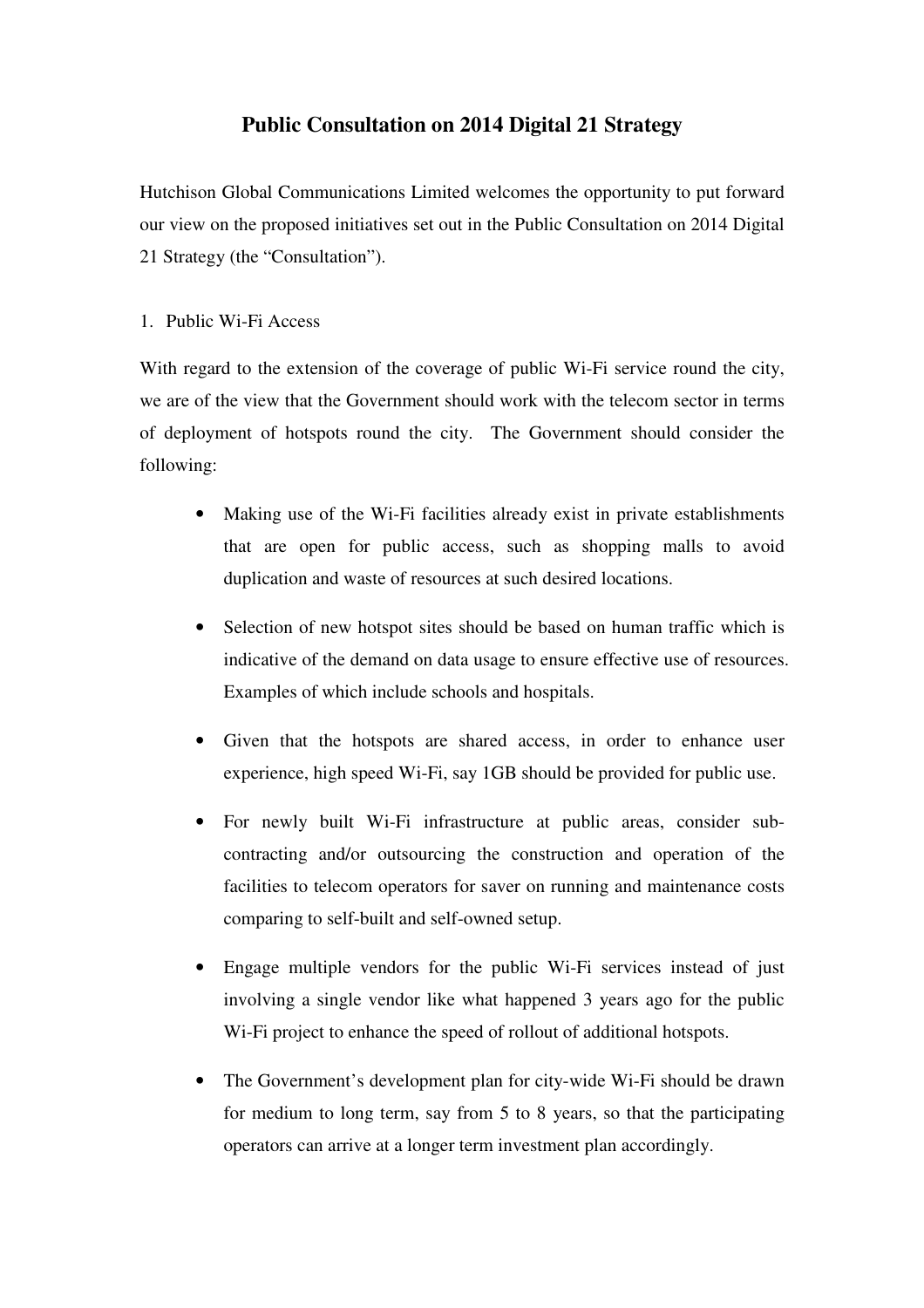## 2. Public Sector Information ("PSI")

 Currently 14 categories of PSI dataset are available for free re-use and this can also serve as a good piece of dataset to create innovative applications for new business opportunities and bring social benefits. The Government should consider offering incentive and subsidies to application developers to encourage new developments. communications technology ("ICT") professionals to share their views and insights, as well as providing recommendations on any possible developments that could benefit the society. On the other hand, the Government can also identify new PSI dataset that can be made available for free re-use to open up lucrative In addition, the Government can invite information and business opportunities.

#### 3. SME Cloud Services

 The Government should consider setting up a fund for promotion of take-up of cloud services by the SMEs in Hong Kong. In fact, there are a number of well-established cloud services providers in Hong Kong. The Government may also consider supporting the SMEs in using cloud services through direct sponsorship and tax reduction.

 Besides, the Government can also provide incentives to the cloud services providers and solution providers to encourage development of new applications and solutions. Incentives can be in the form of development funding, tax relief, innovation awards or other operational subsidies that would facilitate the vendors in starting up their own business.

## 4. Data Centre and Cloud Computing Hub

 The Government should continue to promote Hong Kong as the regional data centre and cloud computing hub. In this connection, tax relief or reduction on capital investment can be offered to support the development of data centre business and cloud computing industry. However, since the Government has already allocated land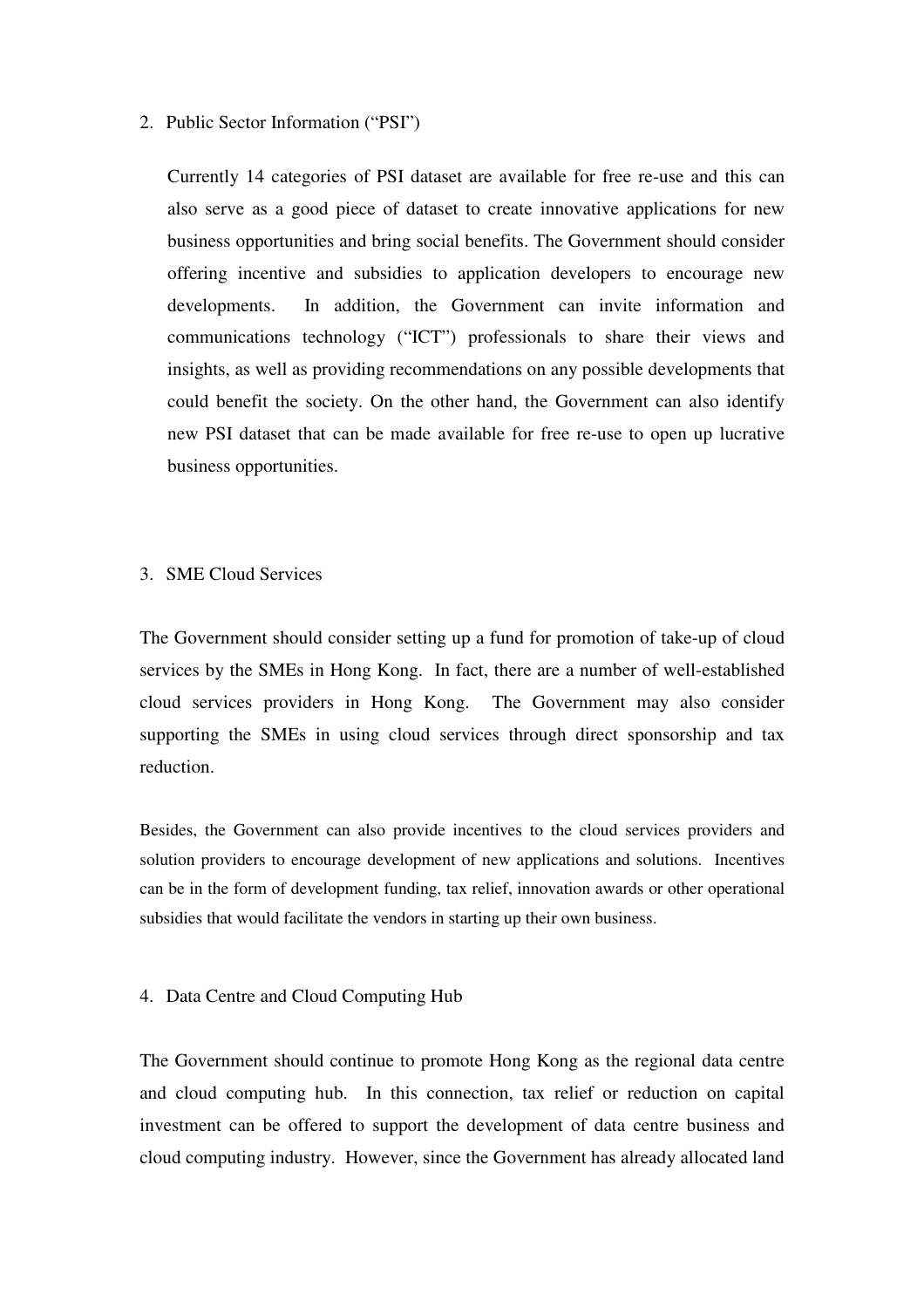resources in the Tseung Kwan O area for data centres, further allocation of land resources for the purpose should be carefully reviewed. In fact, governmental support should not be limited to the provision of cheap land resources but should also consider other viable alternatives, such as granting of Government subsidies or incentive funds to encourage transformation of industrial premises into data centres.

## 5. Closer Collaboration with the Mainland

 The Government should continue to lobby with the Central Government to further open up the domestic telecom market in China to HK-based service providers. Furthermore, the Government should provide support to local ICT and telecom service providers in establishing their infrastructure and services in the Special Economic Zone like Qianhai and Nansha.

# 6. Integrated Two-way e-Services & Paperless Solutions and Collaborative Platforms

 The Government should take the lead as a pioneer in implementing the stated services to showcase to the public the benefits of utilising ICT and new telecom technologies to improve efficiency and productivity. Promotional propagandas should be considered to enhance public awareness on the Government's adoption of the cloud platform and other services.

 The Government can further strengthen the efforts by providing incentives to the SMEs for adopting selective cloud services such as document storage, financial record storage, etc.

 For public good in overall, the Government should assume a more active role to push for the utilisation of e-services in different aspects of daily life of the community at large. Examples of which include e-Healthcare, e-Traffic Management, automated office and home solutions just to name a few. Some of these e-services are currently